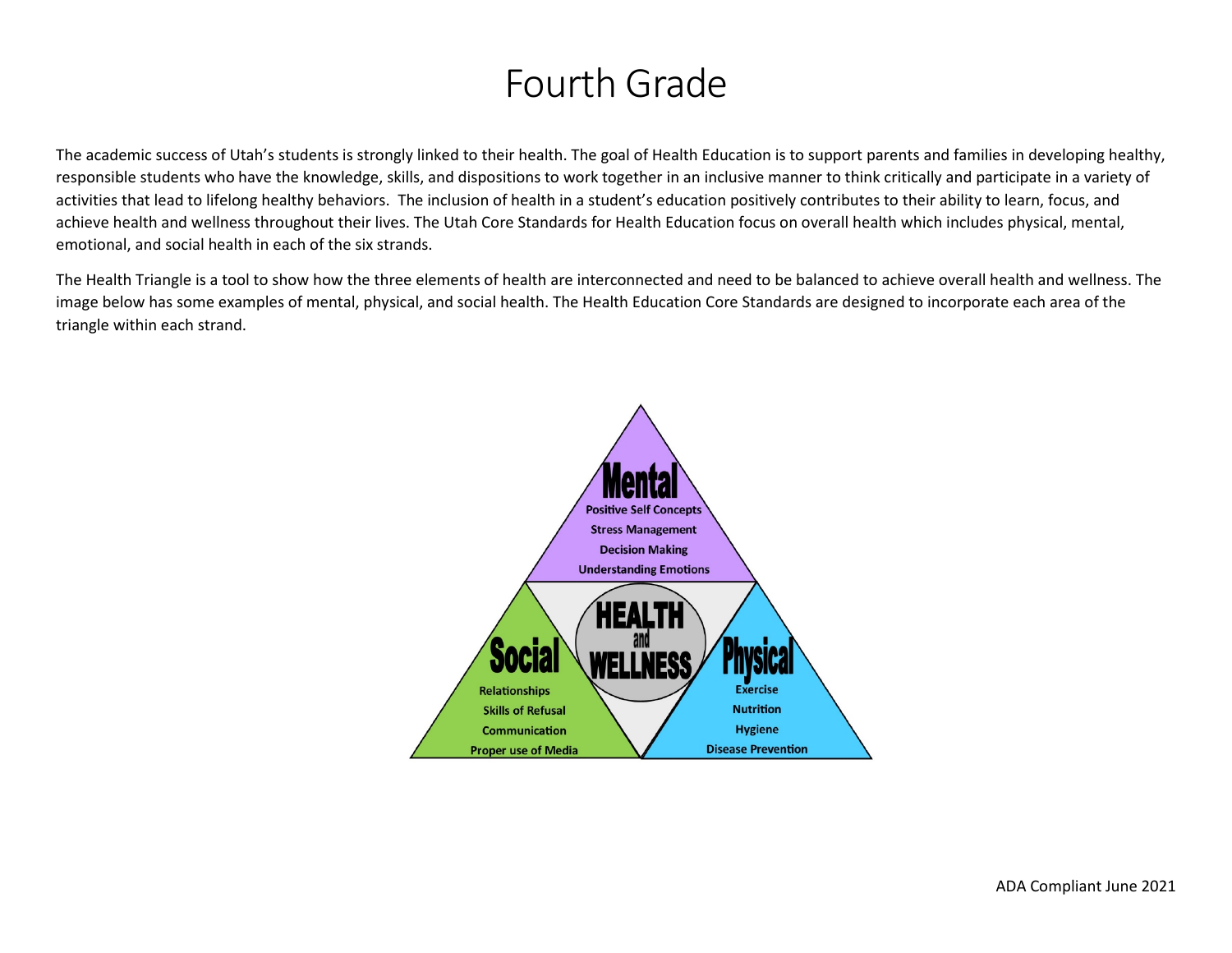## **Strand 1: Health Foundations and Protective Factors of Healthy Self (HF)**

Goal: Students will develop and practice basic skills for goal setting, decision-making, and healthy relationships.

### **Standard 4.HF.1**

Set a specific and measurable short-term goal and track the progress.

### **Concepts and Skills to Master**

- List possible improvements students can make and discuss how to turn these into goals.
- Complete a goal template and display around the room. Students can update them each day to track progress.

### **Critical Background Knowledge**

Standard 3.HF.1: Set a measurable short-term goal and identify people who can help achieve that goal.

### **Related Standards: Current Grade Level**

Standard 4.SAP.1: Explain how choosing to refuse alcohol, tobacco, nicotine, and other substances relates to accomplishing personal goals.

### **Related Standards: Future Grade Level**

Standard 5.HF.1: Define SMART goal and identify how SMART criteria improve the effectiveness of a goal.

### **Standard 4.HF.2**

Describe how choices can have positive and negative consequences and give examples of how a person's decisions can be positively or negatively influenced by others, including peers.

### **Concepts and Skills to Master**

- List common choices students are faced with and have them identify possible positive and negative consequences of each.
- Discuss how our own choices can influence those around us.

### **Critical Background Knowledge**

Standard 3.HF.5: Explain how trusted adults (for example, parent, guardian, relative, teacher, counselor, clergy) are resources for advice and guidance when making decisions.

### **Related Standards: Current Grade Level**

Standard 4.SAP.1: Explain how choosing to refuse alcohol, tobacco, nicotine, and other substances relates to accomplishing personal goals.

### **Related Standards: Future Grade Level**

Standard 5.HF.2: Define SMART goal and identify how SMART criteria improve the effectiveness of a goal.

### **Standard 4.HF.3**

Recognize and accept that reasonable people can have differing opinions.

### **Concepts and Skills to Master**

• Brainstorm ways to accept the difference in opinions of others and maintain a healthy relationship. Write solution to personal experience.

### **Critical Background Knowledge**

Standard 3.HF.2: Define verbal and nonverbal communication and demonstrate how people communicate in both ways and explain how effective communication resolves conflict.

#### **Related Standards: Current Grade Level**

Standard 4.MEH.3: Define empathy and practice demonstrating empathy with peers.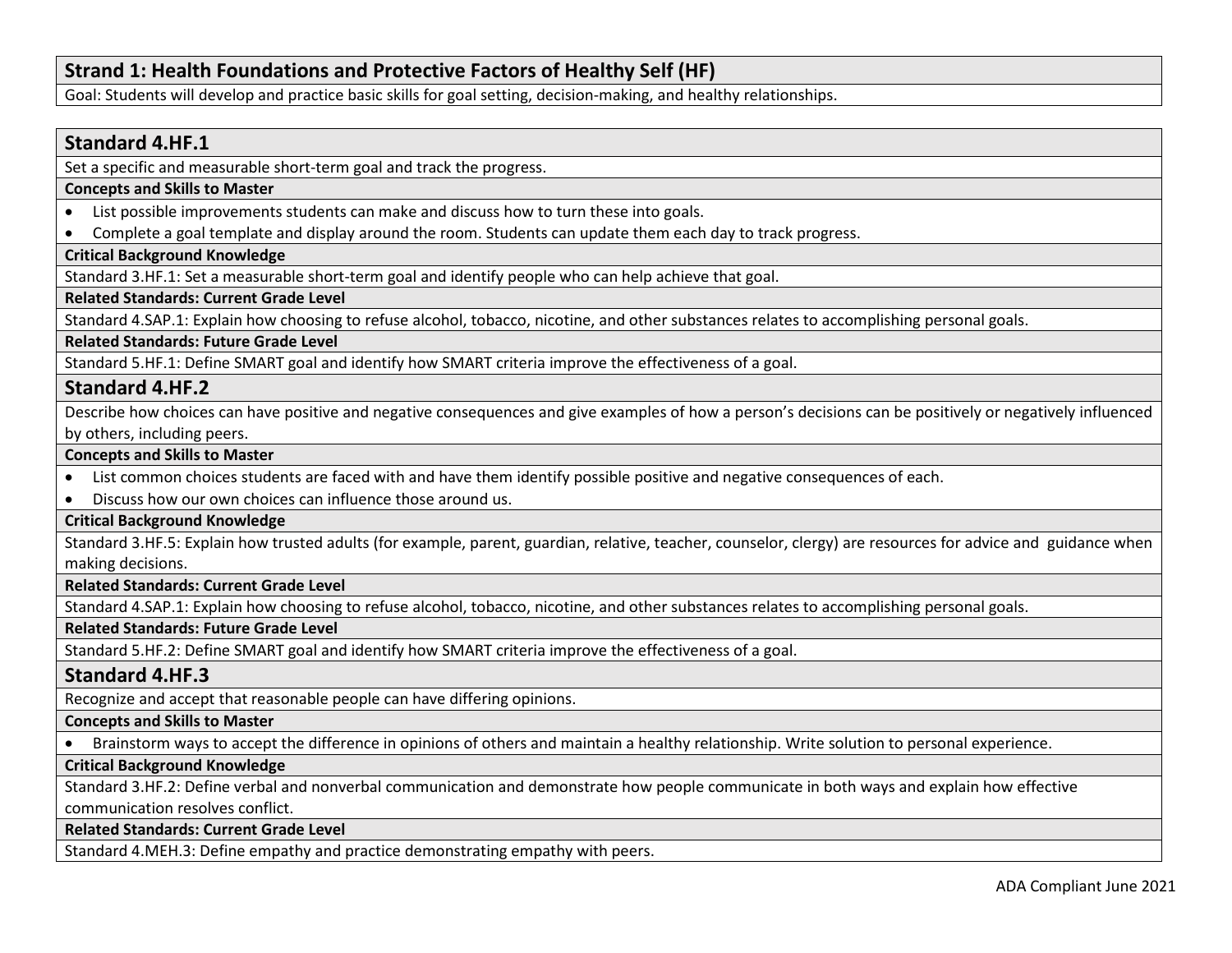### **Related Standards: Future Grade Level**

Standard 6.HF.4: Demonstrate positive ways to communicate differences of opinion while maintaining relationships.

### **Standard 4.HF.4**

Distinguish between healthy and unhealthy relationships.

#### **Concepts and Skills to Master**

- Identify characteristics of healthy and unhealthy relationships (friends or family).
- Describe at least 3 healthy and unhealthy characteristics of relationships.

### **Critical Background Knowledge**

Standard 3.HF.4: Describe the qualities of a healthy relationship.

### **Related Standards: Current Grade Level**

Standard 4.MEH.2: Practice strategies to manage inappropriate or harmful comments and behaviors from others.

Standard 4.HD.3: List multiple trusted adults (for example, parent, guardian, relative, teacher, counselor, clergy) to talk with if feeling uncomfortable, afraid, or unsafe about an interaction or other harmful situations. Explain the need to talk with more than one adult if the issue is not resolved.

#### **Related Standards: Future Grade Level**

Standard 6.HF.5: Describe how to build and maintain healthy relationships through positive habits, friendships, honesty, and respect. Describe how to end unhealthy relationships.

#### **Academic Language**

**Goal**: The result or achievement toward which effort is directed.

**Personal Boundaries**: Guidelines, rules or limits that a person creates to identify reasonable, safe and permissible ways for other people to behave towards them and how they will respond when someone passes those limits.

**Trusted Adult**: : An adult, or adults, chosen by the student, that makes the student feel safe, secure, and comfortable. Examples include, but are not limited to parent, guardian, relative, teacher, counselor, and clergy.

### **Assessment Exemplars**

Students will be able to set a short-term, measurable goal to be completed within 30 days and track its progress on a given chart.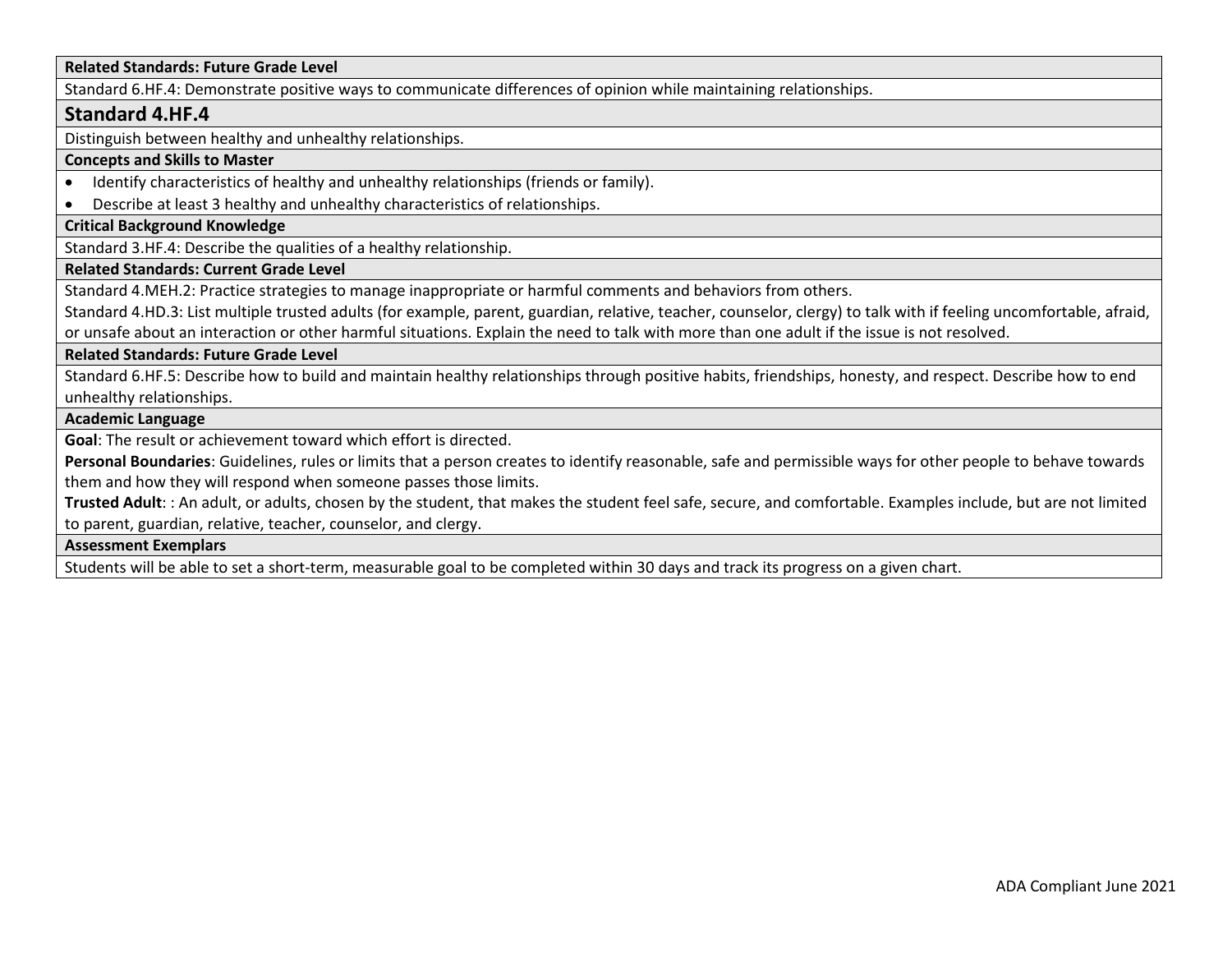# **Strand 2: Mental and Emotional Health (MEH)**

Goal: Students will identify and practice strategies that promote positive mental and emotional health.

| <b>Standard 4.MEH.1</b>                                                                                                                                           |
|-------------------------------------------------------------------------------------------------------------------------------------------------------------------|
| Identify healthy ways to manage and reduce stress (for example, exercise, hobbies, mindfulness, time management, organization).                                   |
| <b>Concepts and Skills to Master</b>                                                                                                                              |
| List activities each student likes to do that makes them feel better.<br>$\bullet$                                                                                |
| Practice a variety of stress management activities during the week as 5-minute brain breaks (e.g., relaxation exercise, breathing, music, chair stretching).<br>٠ |
| <b>Critical Background Knowledge</b>                                                                                                                              |
| Standard 3.MEH.2: Define positive and negative stress and identify how each type feels. Identify behaviors or ways to alleviate stress.                           |
| <b>Related Standards: Current Grade Level</b>                                                                                                                     |
| Standard 4.SAP.2: Explain the short and long-term physical, mental, social, financial, and emotional effects of alcohol, tobacco, nicotine, and substance use.    |
| <b>Related Standards: Future Grade Level</b>                                                                                                                      |
| Standard 5.MEH.1: Practice a variety of stress management techniques.                                                                                             |
| <b>Standard 4.MEH.2</b>                                                                                                                                           |
| Practice strategies to manage inappropriate or harmful comments and behaviors from others.                                                                        |
| <b>Concepts and Skills to Master</b>                                                                                                                              |
| Model for students how to respond and report inappropriate comment and behaviors.<br>$\bullet$                                                                    |
| Discuss different ways comments and behaviors can be inappropriate or harmful (e.g., bullying, harassment, physical harm, discrimination).                        |
| <b>Critical Background Knowledge</b>                                                                                                                              |
| Standard 3.MEH.2: Define positive and negative stress and identify how each type feels. Identify behaviors or ways to alleviate stress.                           |
| <b>Related Standards: Current Grade Level</b>                                                                                                                     |
| Standard 4.HF.4: Distinguish between healthy and unhealthy relationships                                                                                          |
| <b>Related Standards: Future Grade Level</b>                                                                                                                      |
| Standard 5.MEH.2: Demonstrate how to obtain and offer assistance to enhance the health of self and others in harmful situations                                   |
| <b>Academic Language</b>                                                                                                                                          |
| Bullying: To seek harm, intimidate, or coerce another individual.                                                                                                 |
| <b>Assessment Exemplars</b>                                                                                                                                       |
| Coming soon                                                                                                                                                       |
| <b>Standard 4.MEH.3</b>                                                                                                                                           |
| Define empathy and practice demonstrating empathy with peers.                                                                                                     |
| <b>Concepts and Skills to Master</b>                                                                                                                              |
| Define empathy and practices demonstrating with others. Reinforce often and through various means (e.g., reading, writing, speaking, art, role play).             |
| <b>Critical Background Knowledge</b>                                                                                                                              |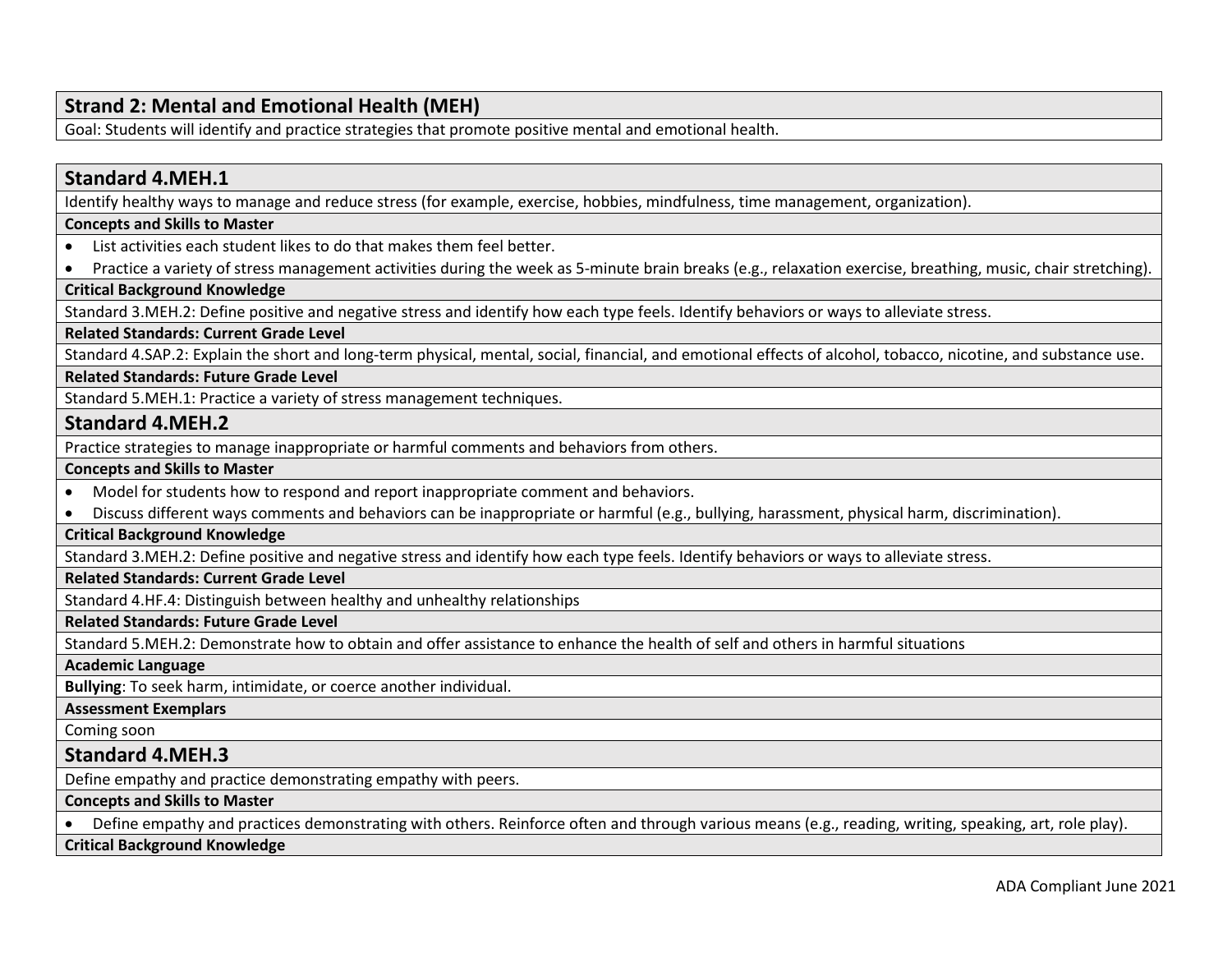Standard 3.HF.3: Describe how to interact with those who are different from oneself and demonstrate ways to treat others with dignity and respect.

### **Related Standards: Current Grade Level**

Standard 4.HF.3: Recognize and accept that reasonable people can have differing opinions.

Standard 4.MEH.4: Identify ways to support self and others struggling with mental and emotional health and recognize when to seek help.

Standard 4.SDP.5: Explain facts about common chronic health conditions (for example, asthma, diabetes, allergies, anaphylaxis, seizures) and discuss empathy towards individuals living with these conditions.

#### **Related Standards: Future Grade Level**

Standard 5.MEH.3: Express positive attitudes about intervention and seeking help to eliminate stigmas regarding mental health.

### **Standard 4.MEH.4**

Identify ways to support self and others struggling with mental and emotional health and recognize when to seek help.

### **Concepts and Skills to Master**

• Guided discussion on ways to support others and list who can be a support when needed (e.g., parent, teacher, counselor).

### **Critical Background Knowledge**

Standard 3.HF.3: Describe how to interact with those who are different from oneself and demonstrate ways to treat others with dignity and respect.

### **Related Standards: Current Grade Level**

Standard 4.MEH.3: Define empathy and practice demonstrating empathy with peers.

### **Related Standards: Future Grade Level**

Standard 5.MEH.3: Express positive attitudes about intervention and seeking help to eliminate stigmas regarding mental health.

#### **Academic Language**

**Empathy:** The ability to identify with or understand the perspective, experiences, or motivations of another individual and to comprehend and share another individual's emotional state.

**Stress Management**: Techniques aimed at preventing stress or controlling a person's stress level through self-care, relaxation, and managing the response to stressful situations.

See [Health Terms and Law and Policy for Health Education](https://schools.utah.gov/file/79acf6fe-5e26-4f46-9374-116b785e9147) for more details

#### **Assessment Exemplars**

Have students create a poster about their favorite way to reduce stress or things they like to do to make them feel better (i.e., exercise, mindfulness, brain break activities).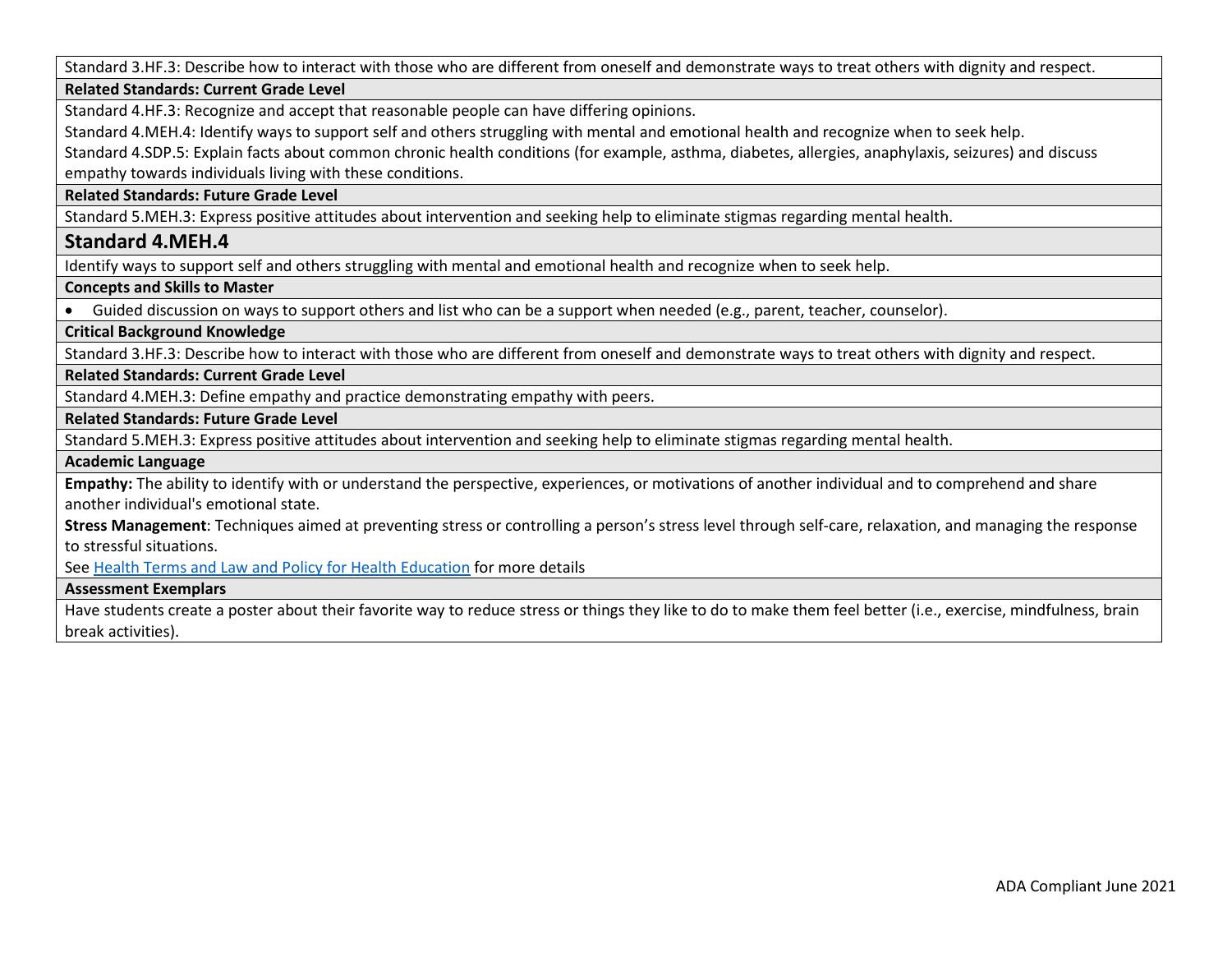### **Strand 3: Safety and Disease Prevention (SDP)**

Goal: Students will apply information and develop personal plans to take responsibility for personal safety and disease prevention.

### **Standard 4.SDP.1**

Describe how immediate response increases a victim's chance for survival and demonstrate the proper use of basic first aid in a variety of situations.

#### **Concepts and Skills to Master**

• Demonstrate basic first aid

• Understand the importance of immediate response in emergency situations (e.g., calling 911, stopping bleeding, opening an airway).

#### **Critical Background Knowledge**

N/A

#### **Related Standards: Current Grade Level**

Standard 4.SDP.2: Develop a personal safety plan to follow in case of emergency, which may include fire, earthquake, lock down, lock out, evacuate, and shelter in place for school, home, and community settings.

Standard 4.SDP.3: Identify and practice ways to prevent common childhood injuries.

Standard 4.SDP.6: Describe procedures to follow when encountering another person's blood or body fluid.

### **Related Standards: Future Grade Level**

Standard 5.SDP.1: Explain strategies on how to help others and demonstrate how to help or contact the appropriate emergency resources (for example, first aid, CPR, poison control, 911, mental health crisis lines, animal control, non-emergency lines) for different situations.

### **Standard 4.SDP.2**

Develop a personal safety plan to follow in case of emergency, which may include fire, earthquake, lock down, lock out, evacuate, and shelter in place for school, home, and community settings.

### **Concepts and Skills to Master**

- Develop safety plan for a variety of common locations (e.g., home, school)
- Talk about why and how to call 911 or adult.
- Review procedures for emergency situations, discuss changes in different locations (e.g., park, movie theater, store).

### **Critical Background Knowledge**

Standard 3.SDP.1: Explain and practice procedures to follow in case of emergency which may include fire, earthquake, lock down, lock out, evacuate, and shelter in place for school, home, and community settings. Describe how to react and promptly report to a trusted adult or emergency services.

#### **Related Standards: Current Grade Level**

Standard 4.MEH.1: Identify healthy ways to manage and reduce stress (for example, exercise, hobbies, mindfulness, time management, organization). Standard 4.SDP.1: Describe how immediate response increases a victim's chance for survival and demonstrate the proper use of basic first aid in a variety of situations.

Standard 4.SDP.3: Identify and practice ways to prevent common childhood injuries.

### **Related Standards: Future Grade Level**

Standard 5.SDP.1: Explain strategies on how to help others and demonstrate how to help or contact the appropriate emergency resources (for example, first aid, CPR, poison control, 911, mental health crisis lines, animal control, non-emergency lines) for different situations.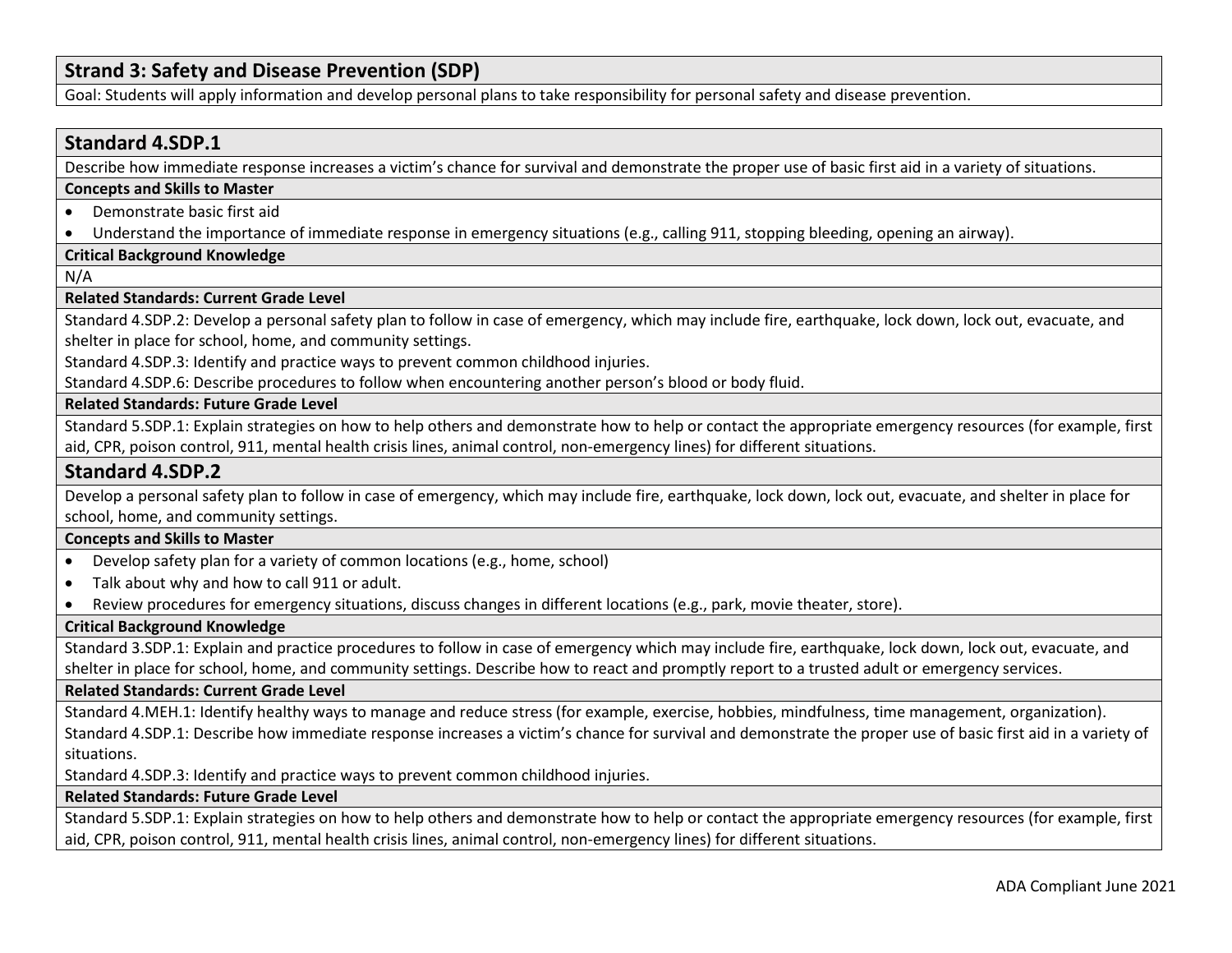### **Standard 4.SDP.3**

Identify and practice ways to prevent common childhood injuries.

### **Concepts and Skills to Master**

- Identify safe behaviors (e.g., helmet use, water safety, sun safety, carrying sharp objects, foods).
- Role play and practice safety practices.

### **Critical Background Knowledge**

Standard 3.SDP.2: Identify personal behaviors that contribute to a safe or unsafe environment and discuss safety rules at home, school, and in the community.

### **Related Standards: Current Grade Level**

Standard 4.SDP.1: Describe the appropriate use of medicines (overthe-counter [OTC] and prescription) and potential dangers of drug interactions. Standard 4.SDP.2: Develop a personal safety plan to follow in case of emergency, which may include fire, earthquake, lock down, lock out, evacuate, and shelter in place for school, home, and community settings.

### **Related Standards: Future Grade Level**

Standard 5.SDP.2: Explain a variety of healthy behaviors (for example, diet, exercise, proper hygiene, helmet use, proper car restraints, firearm safety) that avoid or reduce health risks.

### **Standard 4.SDP.4**

Discuss use and misuse of current technology and develop a personal safety plan for technology use.

### **Concepts and Skills to Master**

• Develop personalized technology safety plan (time limits, social media, strangers, photos). Involve parents if possible.

### **Critical Background Knowledge**

Standard 3.SDP.3: Describe safety guidelines for internet and social media and describe various ways the media can influence thoughts and feelings that may lead one to take unnecessary risks (for example, dangerous activities, unsafe challenges, purchasing choices, eating behaviors).

### **Related Standards: Current Grade Level**

Standard 4.SAP.3: Describe the appropriate use of medicines (overthe-counter [OTC] and prescription) and potential dangers of drug interactions.

### **Related Standards: Future Grade Level**

Standard 5.SDP.3: Analyze the influence of media and technology on personal and family health and develop a personal safety plan for technology use.

### **Academic Language**

**Media**: Includes all print, online, social, radio and television media sources.

### **Assessment Exemplars**

Coming soon

### **Standard 4.SDP.5**

Explain facts about common chronic health conditions (for example, asthma, diabetes, allergies, anaphylaxis, seizures) and discuss empathy towards individuals living with these conditions.

### **Concepts and Skills to Master**

- Create brochures on common chronic health conditions. Stress importance that these are not contagious.
- Guest speakers to talk about living with chronic health condition and how important it is to be treated with empathy.

### **Critical Background Knowledge**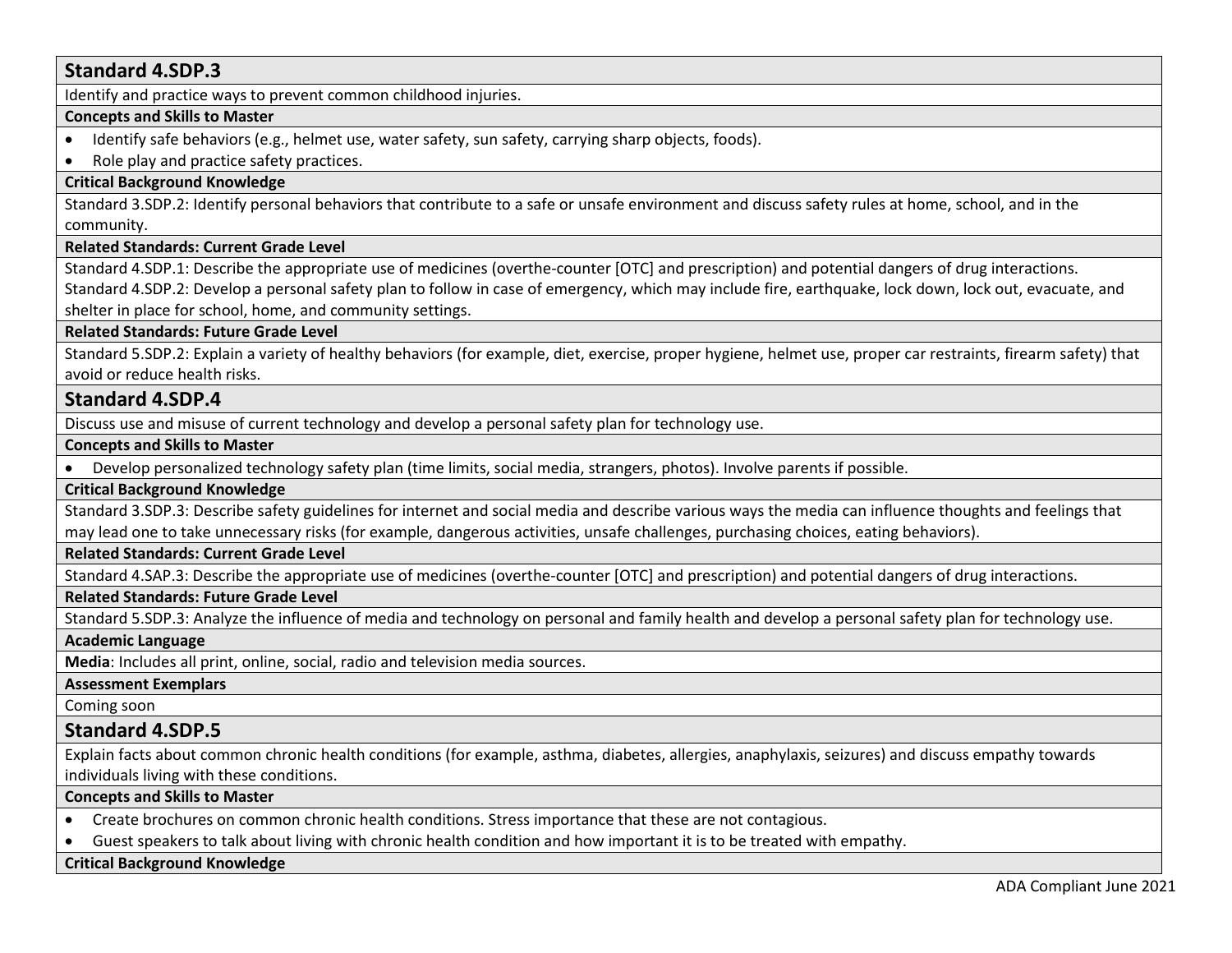Standard 2.SDP.3: Describe reasons why people visit a healthcare provider (for example, doctor, dentist, counselor).

#### **Related Standards: Current Grade Level**

Standard 4.MEH.3: Define empathy and practice demonstrating empathy with peers.

#### **Related Standards: Future Grade Level**

Standard 5.SDP.4: Compare and contrast infectious and chronic diseases and recognize when others have a chronic disease or disability and practice methods of treating them respectfully.

### **Standard 4.SDP.6**

Describe procedures to follow when encountering another person's blood or body fluid.

**Concepts and Skills to Master** 

• Review procedures to help when someone is bleeding (e.g., friend on the playground, family member at home, stranger in the community).

### **Critical Background Knowledge**

Standard 3.SDP.4: Describe procedures to follow when encountering another person's blood or other bodily fluids.

### **Related Standards: Current Grade Level**

Standard 4.SDP.1: Describe how immediate response increases a victim's chance for survival and demonstrate the proper use of basic first aid in a variety of situations.

**Related Standards: Future Grade Level** 

Standard 5.SDP.5: Identify how to avoid, manage and report situations involving exposure to another person's blood and other bodily fluids.

#### **Academic Language**

**Chronic Disease**: A long-term disease that is not passed from person to person, generally cannot be prevented by vaccines or cured by medication.

Treatment and life-style changes can reduce symptoms and people can live and manage symptoms over a long period of time. Common examples include: diabetes, cancer, asthma, epilepsy, hypertension, arthritis, heart disease.

**Universal Precautions**: Approach to infectious control to treat all human blood and certain body fluids as if they were known to be infectious for pathogens. See [Health Terms and Law and Policy for Health Education](https://schools.utah.gov/file/79acf6fe-5e26-4f46-9374-116b785e9147) for more details

#### **Assessment Exemplars**

Students will be able to create a booklet with your personal & family safety plans to follow in emergencies (i.e., fire, earthquake, lockdown, lockout, evacuation, shelter in place) for home, school, and community - include safe use of technology.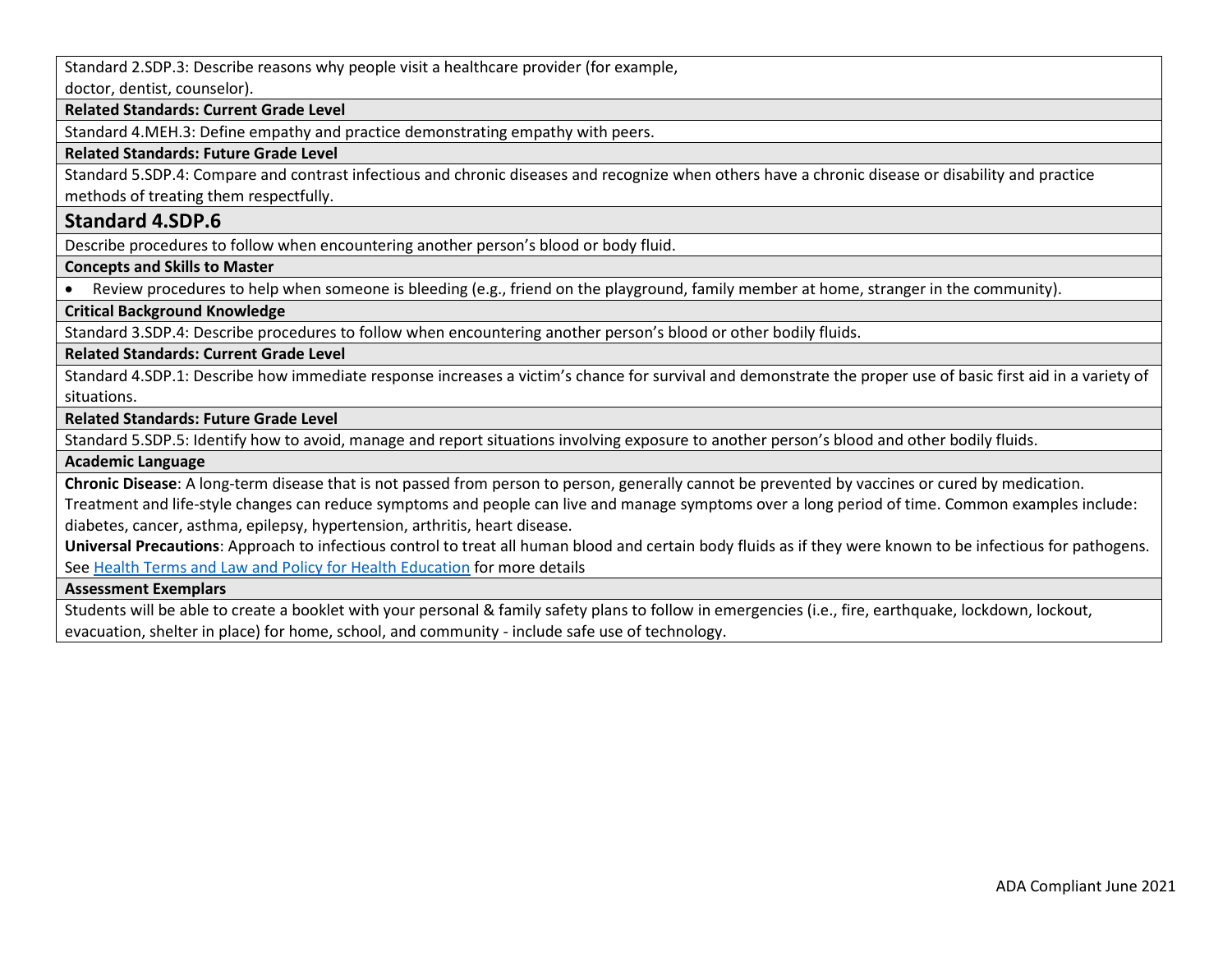### **Strand 4: Substance Abuse Prevention (SAP)**

Goal: Students will learn how refusing alcohol, tobacco, nicotine, and other drugs helps accomplish personal goals.

### **Standard 4.SAP.1**

Explain how choosing to refuse alcohol, tobacco, nicotine, and other substances relates to accomplishing personal goals.

#### **Concepts and Skills to Master**

- Review goals from 4.HF.1 and discuss how substance use would impact goal success.
- Discuss limitations substance use may cause (e.g., clean air act prevents smoking or vaping in public places, health impacts of substance use prevent activity).

### **Critical Background Knowledge**

Standard 3.SAP.1: Demonstrate how to respond when approached by an individual and asked to make a poor choice.

### **Related Standards: Current Grade Level**

Standard 4.HF.1: Describe the appropriate use of medicines (over-the-counter [OTC] and prescription) and potential dangers of drug interactions. Standard 4.HF.2: Describe how choices can have positive and negative consequences and give examples of how a person's decisions can be positively or negatively influenced by others, including peers.

#### **Related Standards: Future Grade Level**

Standard 5.SAP.1: Identify choices, behaviors, and practices that help support a lifestyle free from alcohol, tobacco, nicotine and other substances.

### **Standard 4.SAP.2**

Explain the short and long-term physical, mental, social, financial, and emotional effects of alcohol, tobacco, nicotine, and substance use.

#### **Concepts and Skills to Master**

- Diagram, chart, or foldable on the effects on each area of health.
- Research the total health effects of a substance and share with the class or display around the room and students can evaluate others' research.

### **Critical Background Knowledge**

Standard 3.SAP.3: Examine the consequences to the brain, body and lungs when oxygen is limited through inhaling substances (for example, smoking, vaping, inhalants, candy, dust, pollutants).

Standard 3.SAP.4: Examine the consequences to the brain and body when harmful substances are ingested (for example, intoxicants, energy drinks, chemicals, poisons).

#### **Related Standards: Current Grade Level**

Standard 4.SAP.4: Describe the appropriate use of medicines (over-the-counter [OTC] and prescription) and potential dangers of drug interactions.

### **Related Standards: Future Grade Level**

Standard 5.SAP.2: Practice ways to resist negative peer pressure and positively influence relations with peers in a variety of situations.

### **Standard 4.SAP.3**

Discuss marketing tactics regarding harmful substances by reviewing various media sources to identify misinformation and manipulative techniques.

#### **Concepts and Skills to Master**

• Review songs, commercials, video clips that promote substance use. Identify when media is targeting students and brainstorm how to avoid falling for tactics.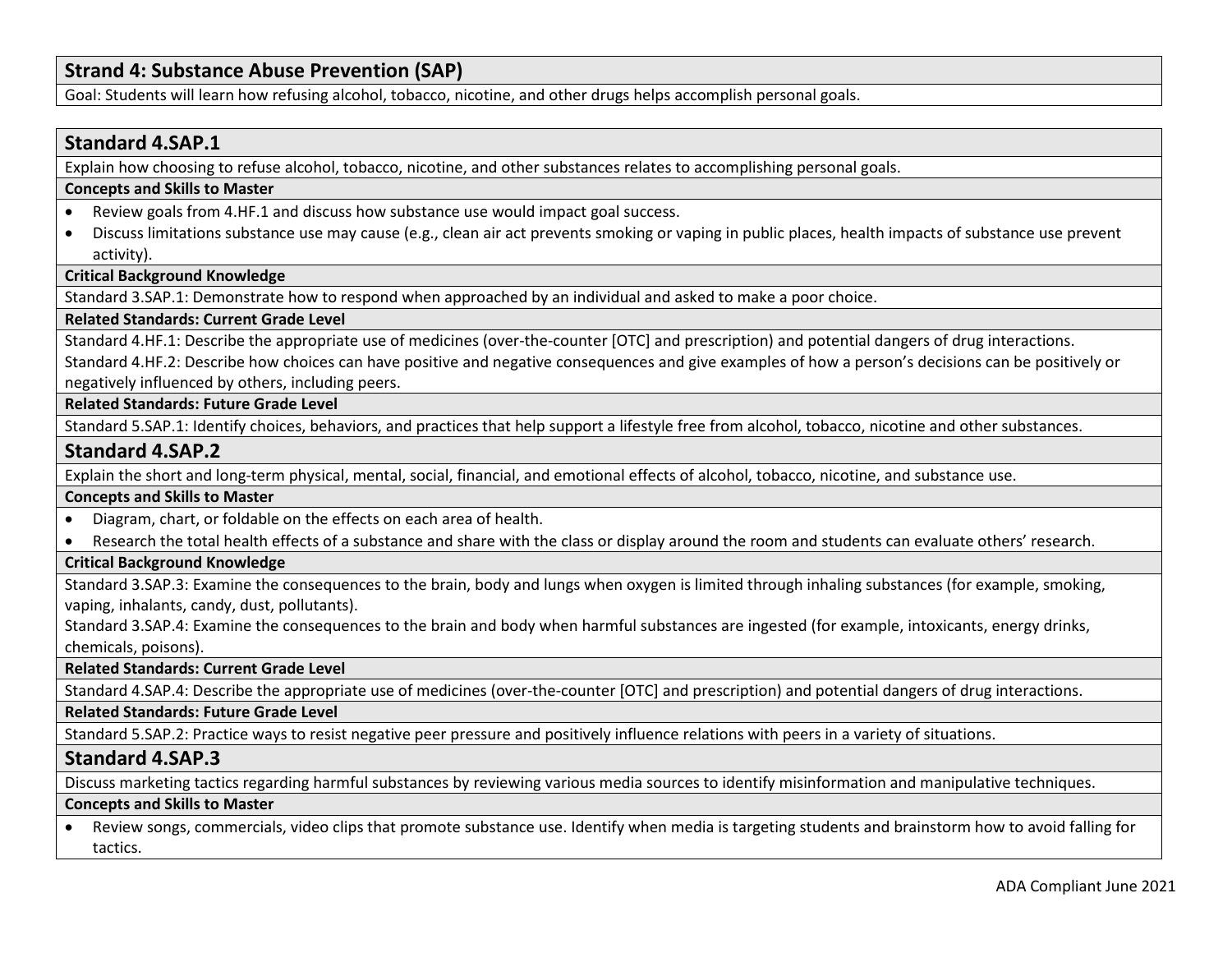### **Critical Background Knowledge**

N/A

#### **Related Standards: Current Grade Level**

Standard 4.SDP.4: Describe the appropriate use of medicines (overthe-counter [OTC] and prescription) and potential dangers of drug interactions.

#### **Related Standards: Future Grade Level**

Standard HI.SAP.2: Analyze media and marketing tactics used to promote alcohol, tobacco, nicotine, and other drug products.

### **Standard 4.SAP.4**

Describe the appropriate use of medicines (over-the-counter [OTC] and prescription) and potential dangers of drug interactions.

### **Concepts and Skills to Master**

- Explain the dangers of taking medicine when symptoms are not present, stress only taking medicine with adult supervision and at appropriate dosage.
- Discuss the appropriate use of common medicines and discuss when and why it may be appropriate to take (with adult supervision).

### **Critical Background Knowledge**

Standard 2.SDP.2: Identify personal behaviors that contribute to safe or unsafe use of technology.

#### **Related Standards: Current Grade Level**

Standard 4.SAP.2: Explain the short and long-term physical, mental, social, financial, and emotional effects of alcohol, tobacco, nicotine, and substance use.

### **Related Standards: Future Grade Level**

Standard 5.SAP.3: Evaluate how the use of alcohol, tobacco, nicotine and other substances can cause illness, injury, and complications with body development, overall health, and behavior.

#### **Academic Language**

**Drug:** A chemical substance that is used to cause changes in the body or behavior

**Goal**: The result or achievement toward which effort is directed.

**Over-The-Counter (OTC):** Medicines sold without the need of a healthcare provider's prescription.

**Vaping**: Inhaling and exhaling the vapor produced an electronic cigarette or similar device.

See [Health Terms and Law and Policy for Health Education](https://schools.utah.gov/file/79acf6fe-5e26-4f46-9374-116b785e9147) for more details

### **Assessment Exemplars**

4.SAP.3: Students will preview an advertisement (i.e., commercial, magazine) and identify tactics of how they are marketing their product to look safe, fun, and enjoyable. They will discuss in groups these tactics.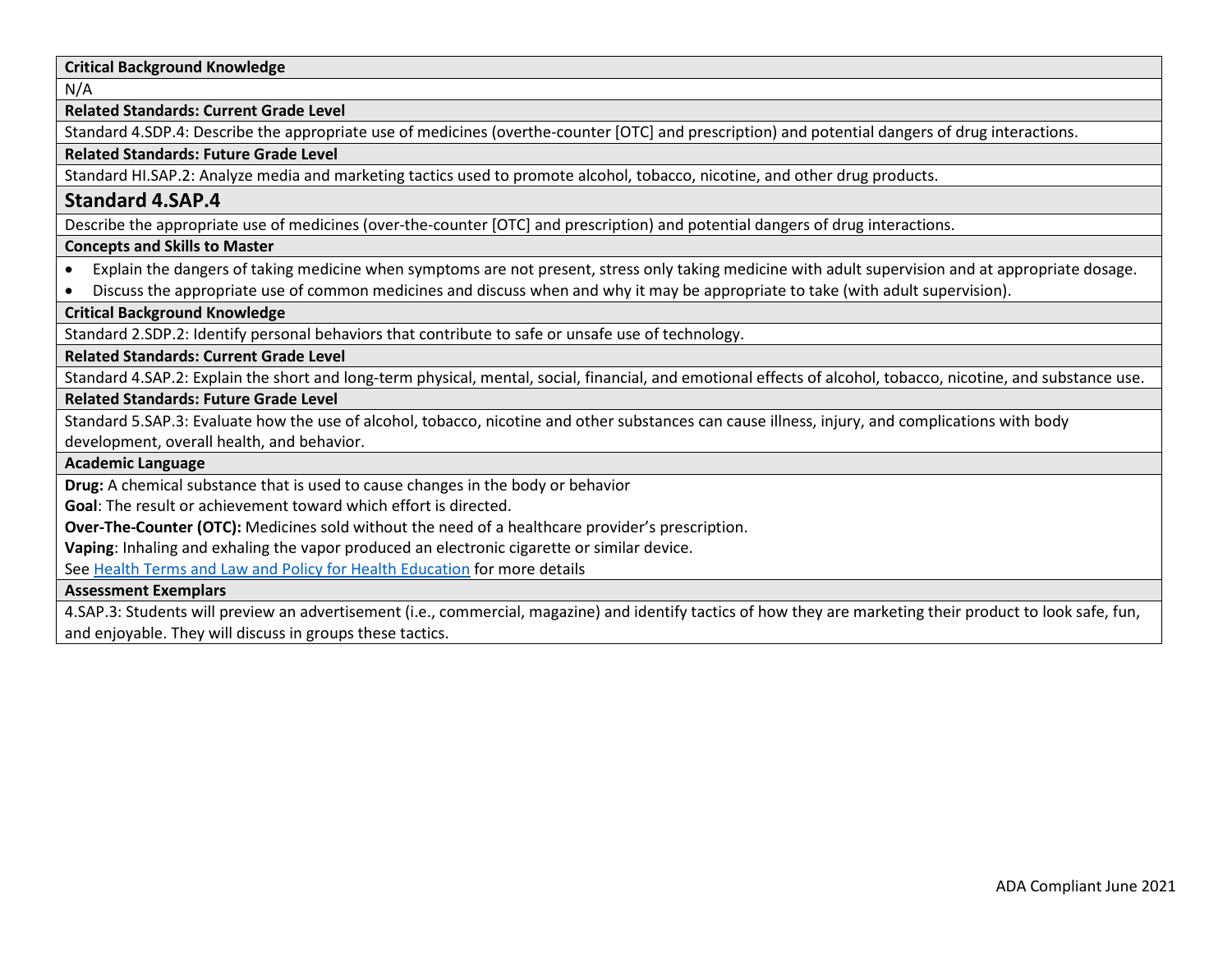# **Strand 5: Nutrition (N)**

Goal: Students will identify the basics of nutrition, healthy eating habits, and advertising techniques. Students will also identify statewide food resources.

### **Standard 4.N.1**

Identify the basic nutrients and describe their functions (for example, carbohydrates, proteins, fats, vitamins, minerals, water).

### **Concepts and Skills to Master**

- Label each nutrient with the correct function in the human body.
- Identify common sources of nutrients (carbohydrates in grain products, vitamin C in citrus fruits, protein in meats and nuts, etc.).

### **Critical Background Knowledge**

Standard 3.N.1: Demonstrate healthy behaviors to maintain or improve personal nutrition, fitness, and oral health including encouraging healthy food behavior and physical activity.

Standard 3.N.2: Identify healthy foods, including snacks, in appropriate portion sizes.

### **Related Standards: Current Grade Level**

Standard 4.N.2: Locate key nutrition items on nutrition facts label.

Standard 4.N.3: Recognize that calories are needed for growth and body function and that

Standard 4.N.4: Examine how health can be managed through healthy eating and physical activity

### **Related Standards: Future Grade Level**

Standard 5.N.2: Create a healthy meal, including beverage, using current dietary guidelines.

### **Standard 4.N.2**

Locate key nutrition items on nutrition facts label.

### **Concepts and Skills to Master**

• Using copies of food labels for common items (e.g., cereal, snack bars, candy) have students locate serving size, calories, fat, and sugar

### **Critical Background Knowledge**

N/A

### **Related Standards: Current Grade Level**

Standard 4.N.1: Identify the basic nutrients and describe their functions (for example, carbohydrates, proteins, fats, vitamins, minerals, water).

Standard 4.N.5: Analyze marketing tactics used for food and beverages.

### **Related Standards: Future Grade Level**

Standard 5.N.1: Use a food label to calculate how caloric intake can change depending on the number of servings consumed.

### **Standard 4.N.3**

Recognize that calories are needed for growth and body function and that caloric needs change throughout the lifespan.

### **Concepts and Skills to Master**

• Review definition for calorie (unit of energy) and how nutritious food has calories. Review nutritional needs to determine healthy calorie range for various ages and activity levels. Stress: calories are not bad. They are needed for energy.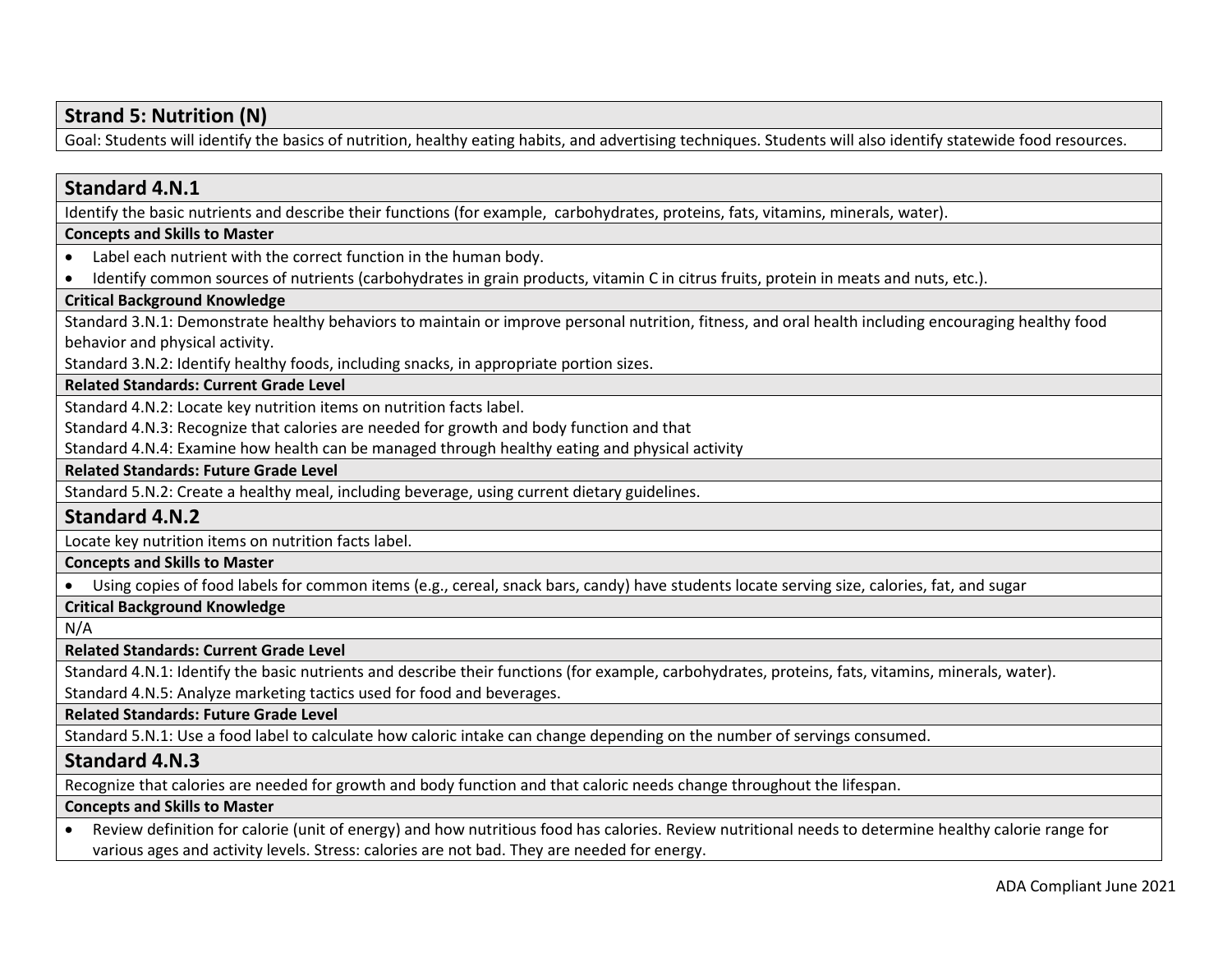| <b>Critical Background Knowledge</b>                                                                               |  |
|--------------------------------------------------------------------------------------------------------------------|--|
| Standard 2.N.2: Define calorie as a measurement of energy and describe how calories are necessary for good health. |  |

### **Related Standards: Current Grade Level**

Standard 4.N.1: Identify the basic nutrients and describe their functions (for example, carbohydrates, proteins, fats, vitamins, minerals, water).

### **Related Standards: Future Grade Level**

Standard 5.N.1: Use a food label to calculate how caloric intake can change depending on the number of servings consumed.

# **Standard 4.N.4**

Examine how health can be managed through healthy eating and physical activity.

### **Concepts and Skills to Master**

Understand the health benefits of healthy eating and physical activity and how the balance of both contributes to a healthy body.

### **Critical Background Knowledge**

Standard 3.N.1: Demonstrate healthy behaviors to maintain or improve personal nutrition, fitness, and oral health including encouraging healthy food behavior and physical activity.

**Related Standards: Current Grade Level**

Standard 4.N.1: Identify the basic nutrients and describe their functions (for example, carbohydrates, proteins, fats, vitamins, minerals, water).

**Related Standards: Future Grade Level** 

Standard 5.N.4: Explain the role of healthy eating and physical activity in maintaining health.

### **Standard 4.N.5**

Analyze marketing tactics used for food and beverages.

### **Concepts and Skills to Master**

• Review commercials, print ads, and grocery store layout. Analyze how students are targets for certain products. Discuss how to manage and choose healthy food options.

### **Critical Background Knowledge**

Standard 3.N.4: Discuss how family, peers, culture, and media influence eating habits.

### **Related Standards: Current Grade Level**

Standard 4.N.2: Explain the short and long-term physical, mental, social, financial, and emotional effects of alcohol, tobacco, nicotine, and substance use.

### **Related Standards: Future Grade Level**

Standard 5.N.5: Analyze the influence of media and technology, including social media, on personal and family nutrition and body image.

### **Standard 4.N.6**

Identify foods that are grown and produced in Utah.

### **Concepts and Skills to Master**

• Examine images of foods produced in Utah and discuss why Utah produces various food.

**Critical Background Knowledge**

N/A

### **Related Standards: Current Grade Level**

Social Studies Standards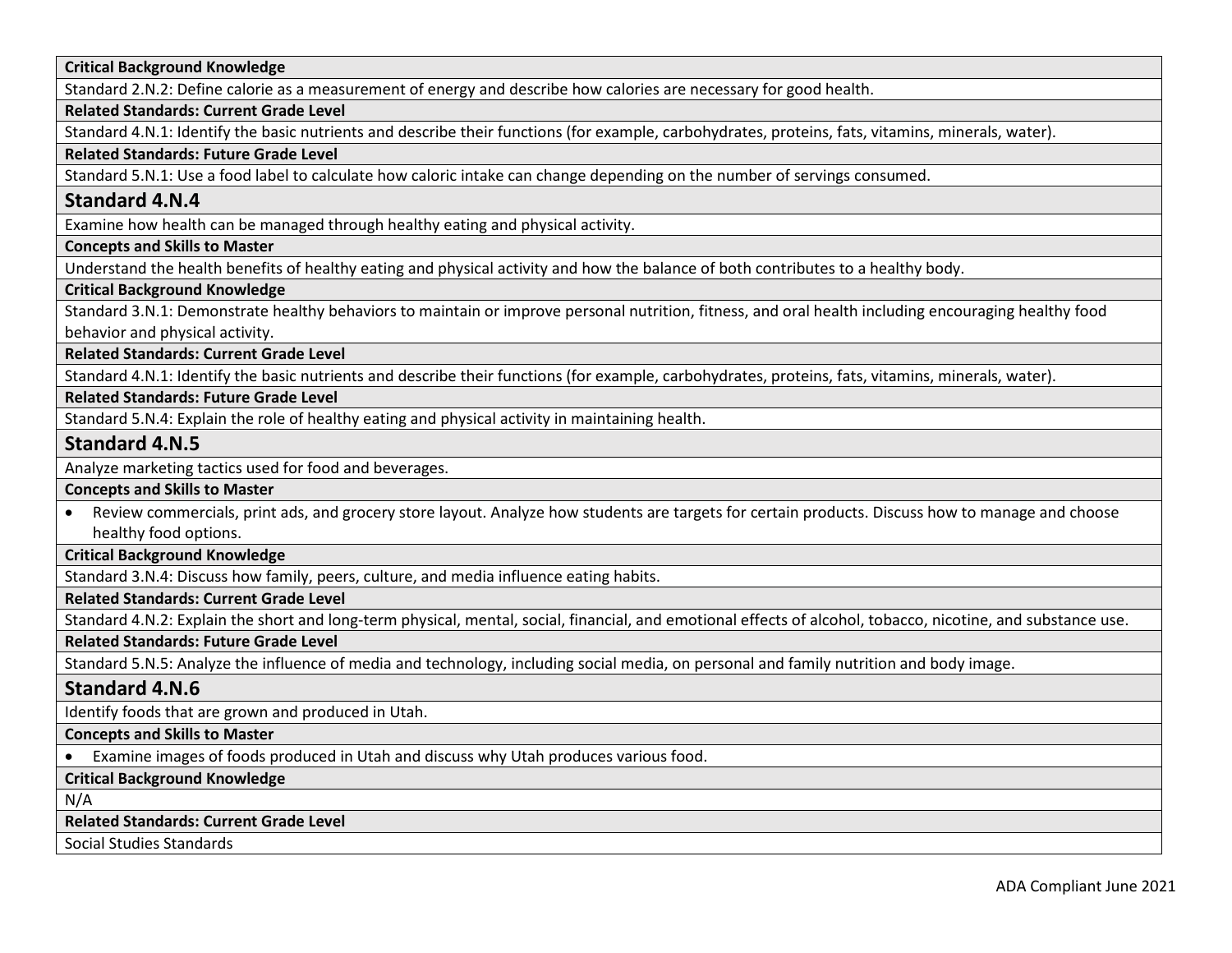### **Related Standards: Future Grade Level**

Standard 5.N.6: Explain why different foods are produced in various regions of the United States and how this may affect consumer practices and local diets.

### **Academic Language**

**Basic Nutrients**: Carbohydrates, proteins, fats, vitamins, minerals and water.

**Calorie**: A unit of heat energy. Used to measure the energy content of food and activity.

**Eating Habits**: Why and how people eat, which foods they eat, and with whom they eat, as well as the ways people obtain, store, use, and discard food.

Individual, social, cultural, religious, economic, environmental, and political factors all influence people's eating habits.

**Food Environment:** The physical, social, economic, cultural, and political factors that impact the food within a community or region.

**Nutrition Facts Label:** A label required on packaged food which may include: percent daily value, calories, serving size, nutrient information and added sugar.

### **Assessment Exemplars**

Students will create a poster to identify basic nutrients and their functions on a nutritional facts label, compare healthy and unhealthy facts labels, and share a marketing tactic for food and/or a beverage they have found.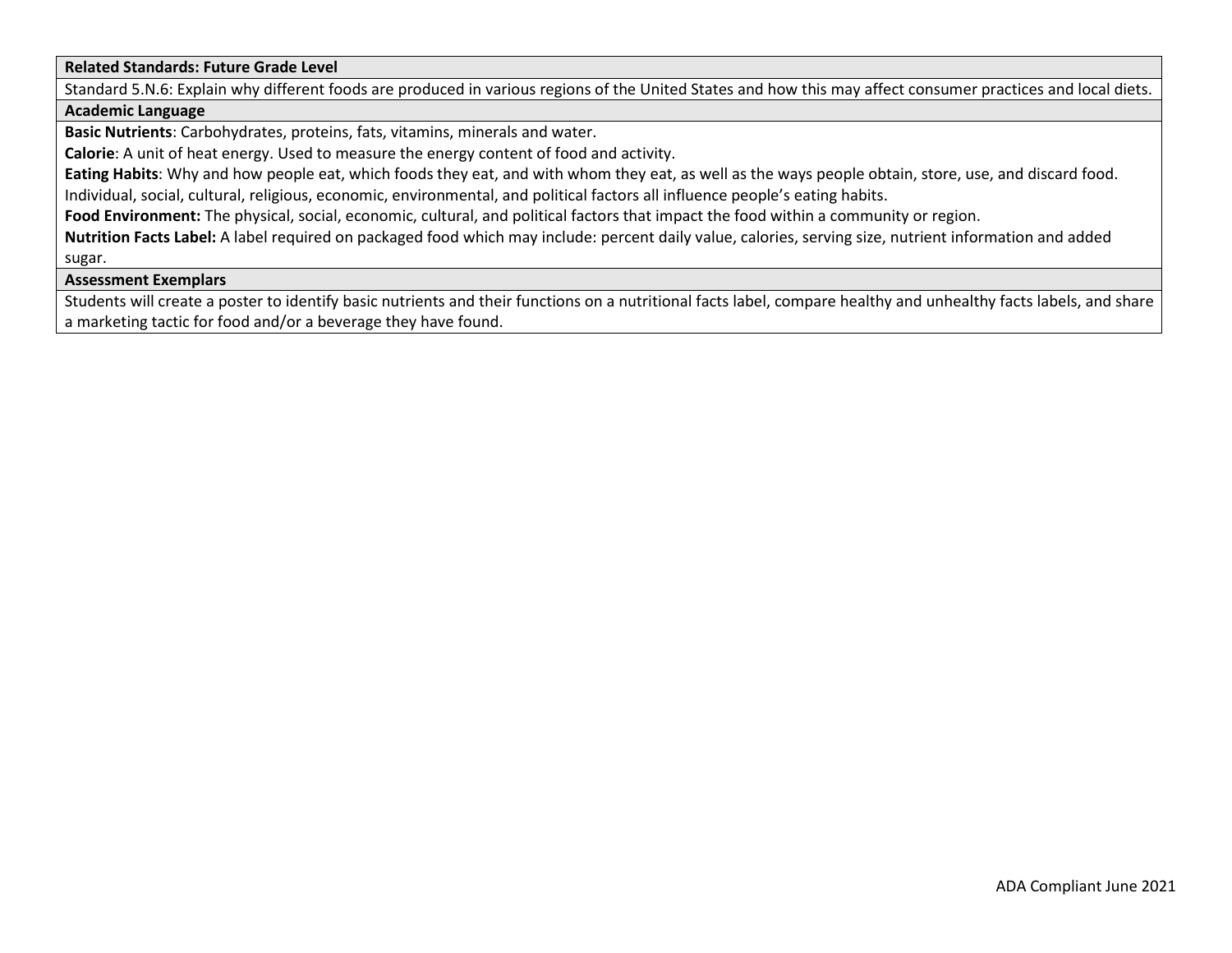# **Strand 6: Human Development (HD)**

Goal: Students will learn basic anatomy and physiology of body systems, universal precautions, and skills to build healthy relationships. Utah Code requires parental notification for instruction on child sexual abuse prevention.

| <b>Standard 4.HD.1</b>                                                                                                                                                                                                                                                                           |
|--------------------------------------------------------------------------------------------------------------------------------------------------------------------------------------------------------------------------------------------------------------------------------------------------|
| Describe the skeletal and muscular systems and their basic functions.                                                                                                                                                                                                                            |
| <b>Concepts and Skills to Master</b>                                                                                                                                                                                                                                                             |
| Label major muscles and bones and describe how they work together for movement.                                                                                                                                                                                                                  |
| Discuss ways to care for and strengthen the muscular and skeletal systems.<br>$\bullet$                                                                                                                                                                                                          |
| <b>Critical Background Knowledge</b>                                                                                                                                                                                                                                                             |
| Standard 2.HD.1: Identify the proper names for body parts.                                                                                                                                                                                                                                       |
| Standard 3.HD.2: Identify the building blocks of the human body (for example, cells, tissues, organs, organ systems, organisms).                                                                                                                                                                 |
| <b>Related Standards: Current Grade Level</b>                                                                                                                                                                                                                                                    |
| Science LS1.A Standard 4.1.1: Construct an explanation from evidence that plants and animals have internal and external structures that function to support                                                                                                                                      |
| survival, growth, behavior, and reproduction.                                                                                                                                                                                                                                                    |
| <b>Related Standards: Future Grade Level</b>                                                                                                                                                                                                                                                     |
| Standard 5.HD.2: Describe the basic structures of the reproductive and endocrine systems and identify their respective functions.                                                                                                                                                                |
| <b>Standard 4.HD.2</b>                                                                                                                                                                                                                                                                           |
| Explain reasons why having good hygiene is important for health and well-being.                                                                                                                                                                                                                  |
| <b>Concepts and Skills to Master</b>                                                                                                                                                                                                                                                             |
| List reasons for having good hygiene (e.g., health, social, self-esteem).                                                                                                                                                                                                                        |
| Describe different ways of practicing good hygiene (e.g., oral hygiene, bathing, using deodorant, hand washing).                                                                                                                                                                                 |
| <b>Critical Background Knowledge</b>                                                                                                                                                                                                                                                             |
| Standard 3.HD.1: Define hygiene and discuss its importance for health and well-being.                                                                                                                                                                                                            |
| <b>Related Standards: Current Grade Level</b>                                                                                                                                                                                                                                                    |
| Standard 4.SDP.3: Identify and practice ways to prevent common childhood injuries.                                                                                                                                                                                                               |
| <b>Related Standards: Future Grade Level</b>                                                                                                                                                                                                                                                     |
| Standard 5.HD.3: Describe the body changes that accompany puberty and how puberty prepares human bodies for reproduction.                                                                                                                                                                        |
| <b>Academic Language</b>                                                                                                                                                                                                                                                                         |
| See                                                                                                                                                                                                                                                                                              |
| <b>Assessment Exemplars</b>                                                                                                                                                                                                                                                                      |
| Coming soon                                                                                                                                                                                                                                                                                      |
| <b>Standard 4.HD.3</b>                                                                                                                                                                                                                                                                           |
| List multiple trusted adults (for example, parent, guardian, relative, teacher, counselor, clergy) to talk with if feeling uncomfortable, afraid, or unsafe about<br>an interaction or other harmful situations. Explain the need to talk with more than one adult if the issue is not resolved. |
| <b>Concepts and Skills to Master</b>                                                                                                                                                                                                                                                             |
|                                                                                                                                                                                                                                                                                                  |